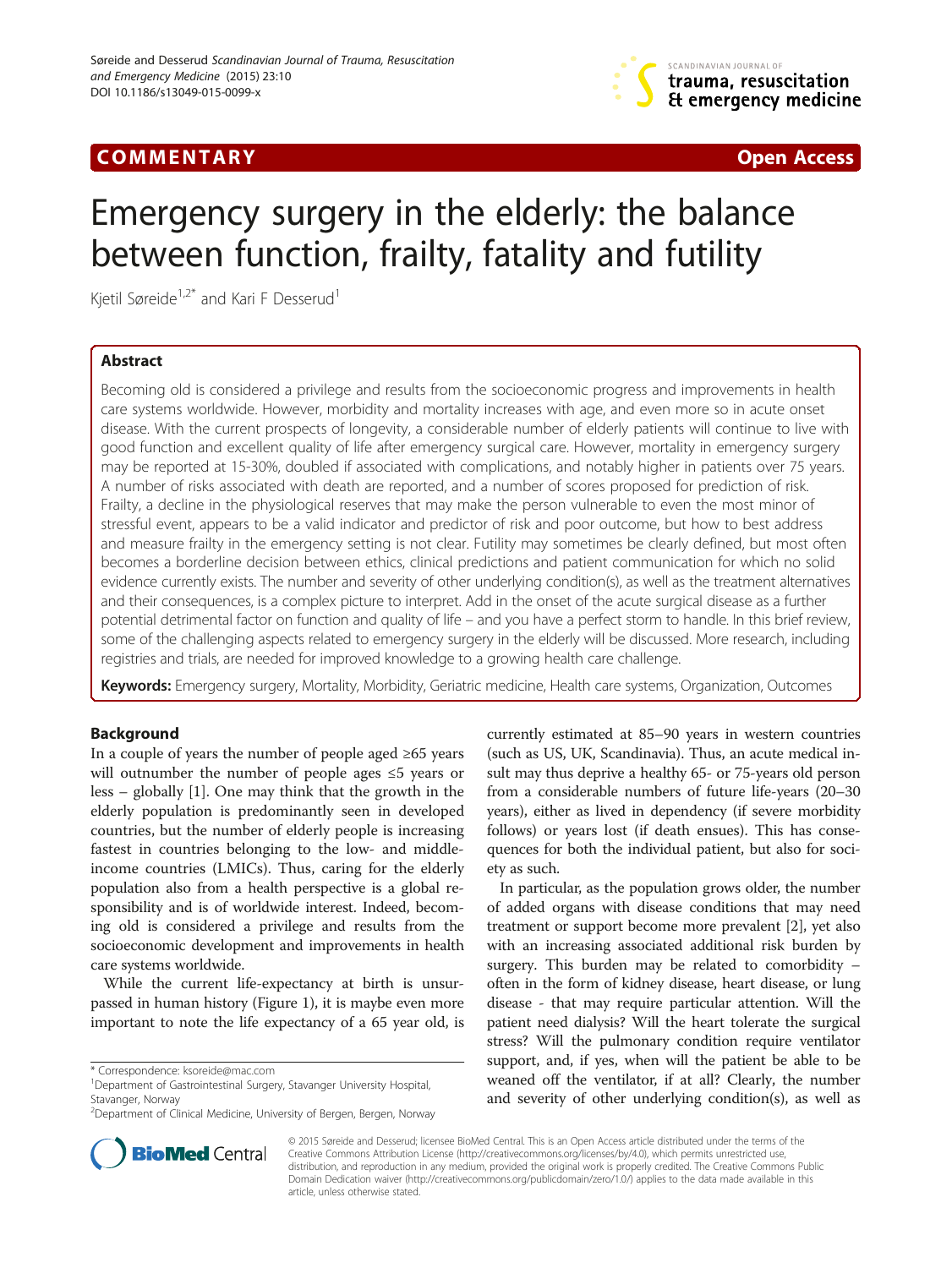<span id="page-1-0"></span>

the treatment alternatives and their consequences, is a complex picture to handle. Add in the impact on the acute surgical disease on further function and quality of life – and you have a perfect storm to handle. In this brief review, some of the challenging aspects related to emergency surgery will be discussed.

## Growing population of elderly

The number of elderly people will increase dramatically over the next few decades (Figure 2), with population projections towards 2040 indicating a 66% increase in

the age-groups 65 to 74 years [[3](#page-5-0)]. More importantly, the age groups 75 years and above are projected to increase with >100%, which clearly will have implications for future health services. Also, with increasing age comes an added risk of additional disease as well as the use of drugs, some of which clearly can interfere with emergency surgical conditions [\[4](#page-5-0)].

#### Organization of emergency surgical care

Emergency surgical services have improved from structural changes and clear management pathways over the

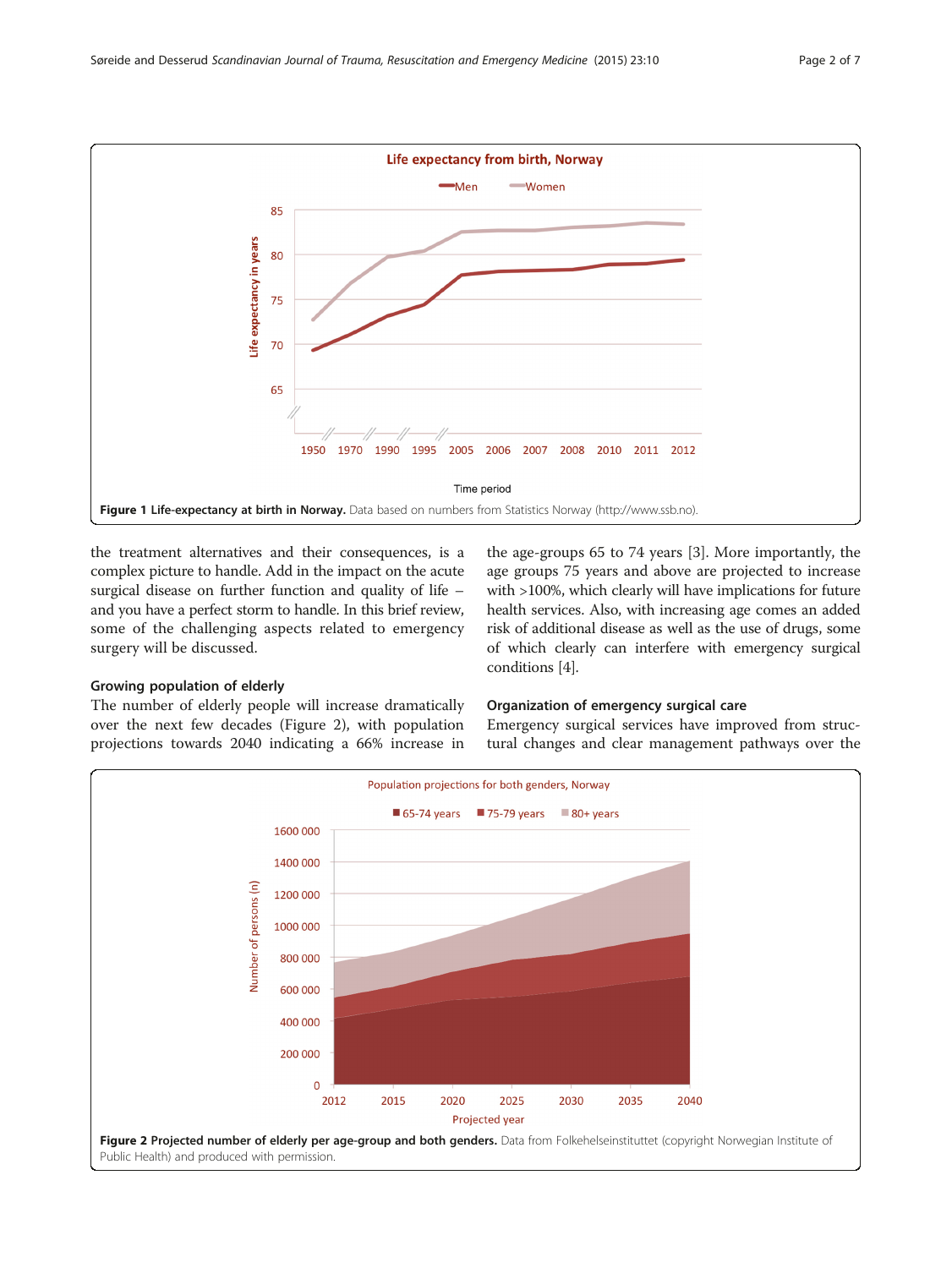past recent years [\[5,6](#page-5-0)]. The trauma community, hit by the wave of elderly injured patients already, has started to organize focused multidisciplinary services that focus on the pathway of care that incorporates the geriatric considerations [[7-9](#page-5-0)].

In Scandinavia, the evolving attention of emergency care has not been as clear, and emergency surgery still falls within the realm of the 'general surgeon', a vanishing breed, as previously discussed in this journal [[10\]](#page-5-0). Restructuring of emergency surgery services has not seen a change yet, although still heavily debated. Notably, as surgery is getting more subspecialized, the emergency surgical care becomes more fractioned, with no or little dedicated focus to the overall health care burden associated with emergency surgery conditions [[11](#page-5-0)]. As it has been demonstrated that the overall exposure to emergency surgery is low in many hospitals in Scandinavia [[12\]](#page-5-0), and that the overall operative volume is very low, one may question the separation of services into diseaseoriented or specialty-oriented functions.

Notably, for more complex disorders it is many times hard to implement change that demonstrable leads to better outcomes [\[13](#page-5-0)], as is the case for surgery in several instances. As demonstrated in other medical fields – such as cancer care - the impact of multidisciplinary teams is necessary for complex evaluation and decisionmaking. Geriatric emergency surgery behoves the recognition of multidisciplinary approach, including geriatric specialists in the overall work-up and treatment planning together with the surgeon. Geriatric consultation has been demonstrated for hip fracture care and trauma patients with improvements in outcome [\[9](#page-5-0),[14](#page-5-0)]. The problem remains in access to and the number of geriatric specialists, which is a limited resource in most hospitals.

#### Strategies for optimal care

Unnecessary admissions and over treatment is one of the major pitfalls in the care of the elderly, but can be avoided by establishing appropriate frameworks for clinical care pathways and research [[15\]](#page-5-0) (Figure [3\)](#page-3-0). Emergency admissions to hospital may often occur during out-of-office periods, weekends and nights and with the risk of not having a well-defined plan. Thus, in order to minimize the burden of suffering on the patient as well as the load on the health care system, and optimalized care pathway should be scrutinized according to the available health care system resources (Figure [3](#page-3-0)).

Preferably, before admitting the patient, the primary care provider should consider if the patient is best served with outpatient treatment or by admission, especially if the symptoms is part of a chronic deterioration and not acute. For the general practitioner (GP) it can sometimes be difficult to determine if a condition is in

need of acute surgery and, in practice, it is often necessary with additional examinations for accurate diagnostics. However, if the patient is unlikely to benefit from, or even tolerate, any major or minor surgical intervention, one should seriously consider other treatment options and if these can be initiated and managed out of hospital. However, the indication for surgery or not may not be clear to the primary care physician, and specialist consultation should be the next step to discuss pros and cons, treatment alternatives and possible timing of admission. Obviously, the specialist surgeon relies just as much on the expert knowledge of the referring physician to arrive at a reasonable decision, and this is always a two-way communication and decision-making. In emergency settings, it is difficult to make a qualified decision without adequate knowledge of the patient's medical history and habitual level of function, as high age is not itself a good predictor. Emergency surgery may often be performed as a lifesaving procedure, and delay to surgery can reduce overall outcome. In the case of severely injured geriatric trauma patients, it is recommended that most patients receive aggressive care during the initial phase of treatment, as most outcomes are favourable [\[16](#page-5-0)]. It is also recommended, that providers establish treatment goals early [\[16\]](#page-5-0), and the objective should in some cases be to maintain quality of life, and to avoid unnecessary and non-beneficial treatment. Last, but not least, it is absolutely necessary to include the patient and next-of-kin in the discussion, as the wishes, views and expectations may be different from that of the caretaker.

Elderly who receive acute surgery often survives the initial treatment, but often suffers from severe complications due to comorbidity. It is important with close postoperative follow up to avoid life threatening complicating conditions, and to involve geriatric consultants and other specialities if needed. Additional surgery and aggressive life-prolonging care, can in some cases, do more harm than good. Patients with end-stage cancer who is in need of acute surgery, may often be treated by the least invasive means, because of limited expected lifetime and, because of shared decisions made earlier. The aim of caregiving is not always to prevent death (Figure [3\)](#page-3-0), but rather to relive suffering, provide good palliation and provide for optimal quality of life. Of notice, the involvement of geriatric consultation teams is associated with decreased mortality at 6 and 8 months after discharge, but no effect on length of stay, readmissions, and functional outcomes [[17\]](#page-5-0).

#### The issue of frailty

While many elderly in the future will be healthier and live active, independent lives [[18\]](#page-5-0), the implications of frailty that comes with age becomes a pressing issue, as reviewed in detail by Clegg et al. [[19\]](#page-5-0). Notably, the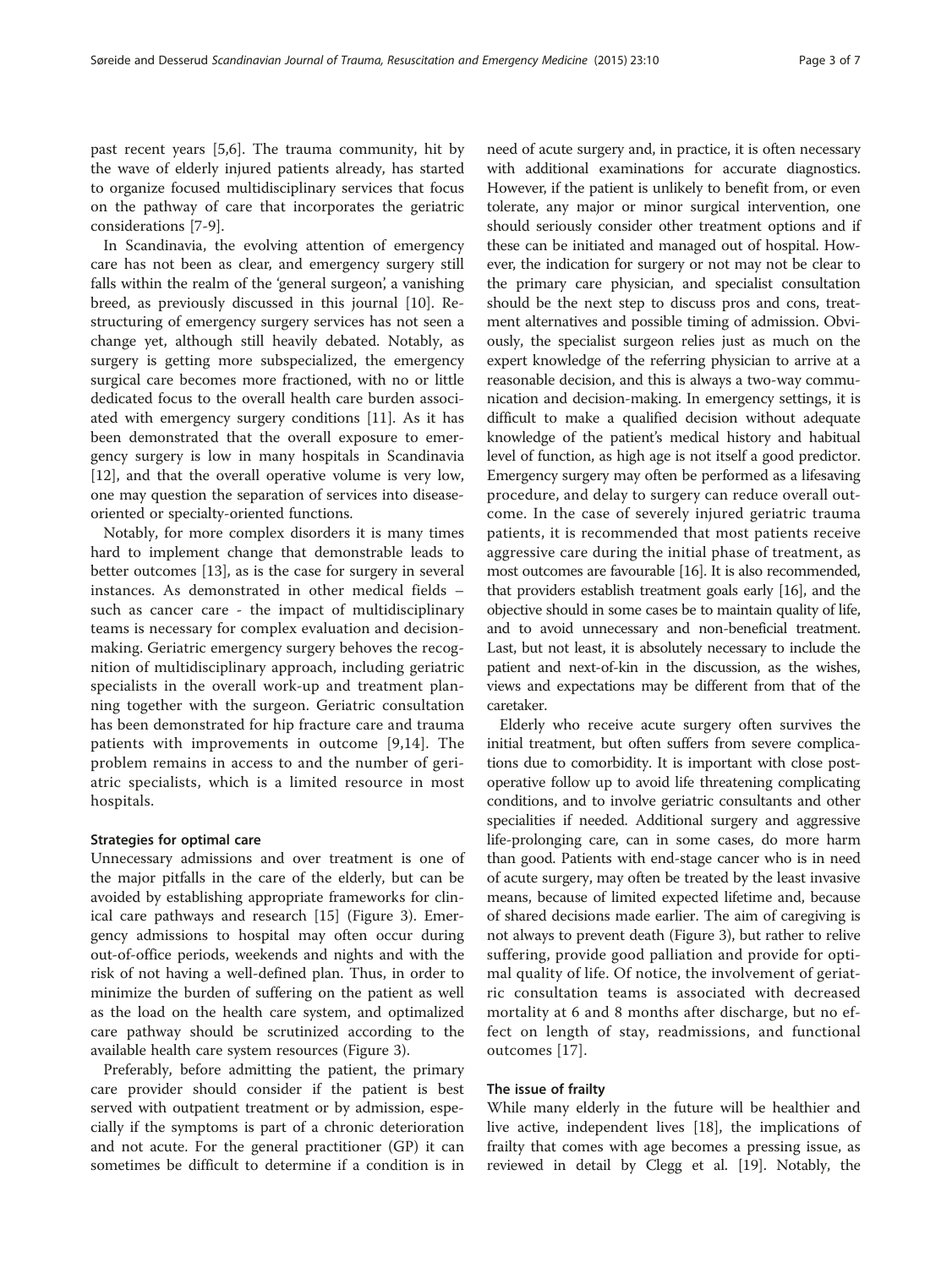<span id="page-3-0"></span>

combined effects of heredity and environmental exposure with chronological age on biological changes cause a decline in the physiological reserves, which may make the person vulnerable to even the most minor of stressful event (such as an acute urinary tract infection) – leading to independence, morbidity and even death. In surgical colloquial terms, it is often stated that 'the patient may tolerate an operation, but not a complication'. The expression indicates the limitations in elderly patients to cope with the insult on physiology that may be more easily overcome by a more healthy and younger person. This limitation of physiological reserve is in particular noticed in the emergency setting when the physiological responses are particularly challenged and when the treating clinician may have limited info and time to make the appropriate decisions [\[20\]](#page-5-0).

Elderly people express an epidemiologically different disease pattern, such as demonstrated for long-bone fractures [[21\]](#page-5-0), hernias [[22\]](#page-5-0) or perforated gastroduodenal ulcers [\[23](#page-5-0)]. Also, short- and long-term outcomes from the same disease are often associated with higher mortality, increased morbidity, and consequently higher utility of intensive care resources and longer hospital stay, and even limitations in ability to live an independent life after the initial insult [[22,](#page-5-0)[24-27](#page-6-0)]. About half of patients aged >80 years at time of emergency surgery are still alive 3 years after surgery and, a continued health decline is expressed in most patients although ability to perform daily tasks was similar for patients at 1, 2 and 3 years of follow up [[28\]](#page-6-0).

## Fatality rates

Overall, emergency surgery is associated with high mortality rates and remains a considerable global disease burden [\[29](#page-6-0)]. In the western world, the big killers are ruptured abdominal aortic aneurysms, conditions requiring emergency abdominal surgery and hip fractures [[29,30](#page-6-0)]. The exact mortality rates differ between studies, based on what population is included and conditions considered. However, data from the UK Emergency Laparotomy Network [\[31](#page-6-0)] indicate an increased risk per age-group (Figure [4](#page-4-0)). Another UK study of nearly 370,000 emergency surgery admissions noted an overall mortality of 15,6%, with an institutional range between 9,2% and 18,2% [[32](#page-6-0)]. Hospitals with lower mortality had better access to ICU beds, and higher use of CT and ultrasound investigations.

Emergency laparotomy carried a 48% mortality rate in patients aged >75 years in a Danish study [[33\]](#page-6-0). In a further study, patients aged ≥90-years undergoing emergency surgery had twice the mortality rate compared to younger patients and, of notice, one-year mortality was high after both elective (29%) and emergency surgery (49%) [\[34](#page-6-0)]. Resectional surgery (i.e. small bowel resection) is associated with higher mortality (43%) in one study [[35\]](#page-6-0).

These studies point to the mortality risk with age per se, but also to the increased risk with type and invasiveness of procedure and, maybe most important, that there is considerable variation between providers of emergency surgery services.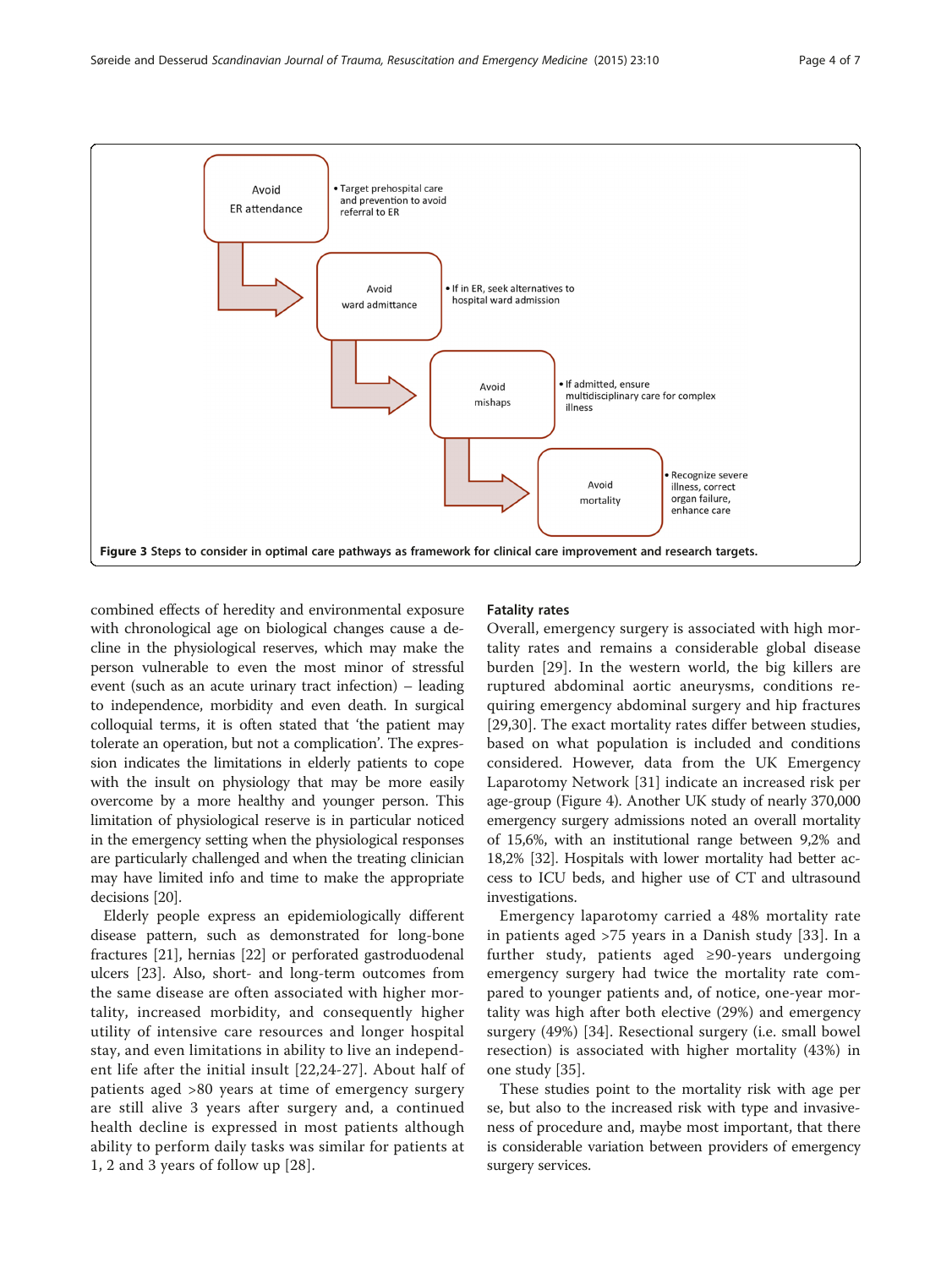<span id="page-4-0"></span>

## Futility

What defines futile care is difficult to accurately assess. One recent US study developed a prediction model based on a nationwide dataset [[36](#page-6-0)]. A combination of risk factors that were associated with a <10% probability of survival, included patients age >90 years, ASA score of 5, septic shock, dependent functional status, and abnormal white blood cell count. Some have confirmed a high ASA score as predictor of mortality [\[37\]](#page-6-0), yet others found use of vasopressors and hypoalbuminaemia as stronger predictors for mortality [\[26\]](#page-6-0). Notably, has also been associated with poor outcomes in elective surgery. The trouble with a low albumin level is the interpretation and relation to causality, as hypoalbumineania may indicate either a poor nutritional status; or, a catabolic disease condition; or, the presence of sepsis; or, all or some of the aforementioned in combination. Sarcopenia has similarly been associated with poor outcomes [\[38](#page-6-0)].

Patient preferences should preferably be discussed before an episode of acute illness occurs to allow for an individualized treatment plan with discussed and agreed limitations (if applicable) to step-up of care. This will probably reduce procedures that may prolong life, but not necessarily improve quality of life. Well-informed decisions are often more difficult to make in situations in severe distress or when surrogates need to make them ad hoc.

## Frailty

Frailty is increasingly used to describe the elderly prone to be weak or vulnerable, but the term is difficult to exactly frame. The 'frailty phenotype' [[19\]](#page-5-0) is defined by some as the presence of five criteria, including:

- unintentional weight loss,<br>• self-reported exhaustion.
- self-reported exhaustion,
- weakness (grip strength),<br>• slow walking speed, and
- slow walking speed, and
- low physical activity.

The themes addressed above have been incorporated into complex schemes, such as the 70-item Canadian Study of Health and Aging Frailty Index, which are unpractical or unlikely to be obtained in the emergency setting.

Although a 'simple prognostic index' (SPI) has been proposed for emergency laparotomy outcome prediction [[39\]](#page-6-0), this score has not been validated in other series, nor specifically for the elderly population. Again, a high value on comorbidity is emphasized in that score, and the difficulty in defining a universal score likely reflects the complex disease picture that is associated with acute onset disease, and as investigated for perforated ulcers [[40](#page-6-0)]. A modification of the Canadian Study of Health and Aging Frailty Index in over 35,000 US emergency surgeries [[41](#page-6-0)] provides further evidence for a 'frailty index' as an investigation of use. Notably, their modification consisted of listing 11 items, most of which are directly related to comorbid disease, and which, as such, is also expressed by the ASA score. A true advantage of this modified frailty index outside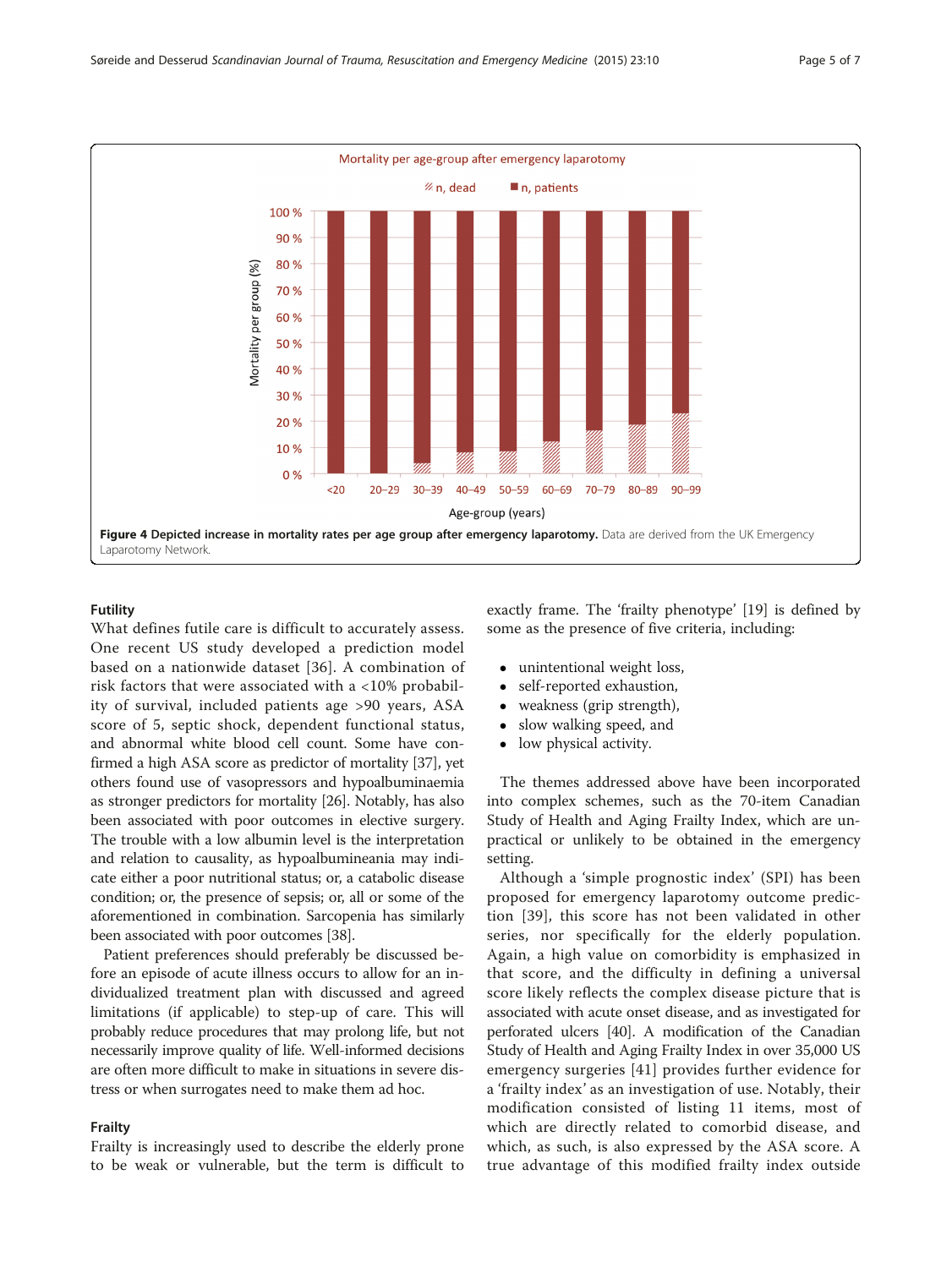<span id="page-5-0"></span>the use on large, administrative datasets in the US is thus not clear.

Notably, emergency surgery comes at a crossroads with cancer care when patient with an active cancer disease present with an emergency condition, usually in the form of a bleeding, obstruction or perforation [[42](#page-6-0)]. Decision-making may then be difficult in unfit and malnourished patients [[43](#page-6-0)], and besides consulting with the treating oncologist regarding prognosis (of the cancer disease seen in isolation) and further planned treatment (chemo- or radiation therapy, if any), the surgeon may need to consider alternative strategies to deal with the emergency at hand. A nomogram including WHO functional status, albumin level and physiological evaluation has been suggested to guide in decision-making [[44](#page-6-0)]. Notably, several alternative and minimal-invasive strategies can be adopted to handle the acute setting [[45](#page-6-0)-[47](#page-6-0)], sometimes bridging the emergency presentation to an elective and more controlled plan or, even avoiding major interventions at all in order to ensure relief of symptoms when no cure can be provided.

### Conclusions

Improving outcomes in emergency surgery for the geriatric population is a multifaceted task but has great clinical and health care system implications [[48](#page-6-0)]. Organization of emergency care is important in order to improve outcomes. Evaluation of current practice is important to improve outcomes for the future. Acting on the identified deficits and finding new areas for research is important to improve outcomes in the elderly. However, we may not readily agree on what "outcomes" should be; should it be easy identifiers and easy picks, such as "mortality and morbidity", or measures of function, satisfaction and even patients' own perceptions?

Notably, among randomized controlled trials published in emergency medicine journals, only 5 trials (3%) specifically examined patients aged ≥60 years [\[49](#page-6-0)]. This emphasizes the need for better evidence and improved knowledge as the future emergency medicine health care resources will to a large degree be directed towards the elderly population.

We may agree on the vision to improve the emergency surgical care of elderly patients, yet lack the imperative to do so. Surgical trials have been few and far between and even more so in the case for emergency conditions requiring surgery [\[50](#page-6-0)]. Research for emergency conditions has particular legislative and organizational barriers to it, but also potential solutions that should be sought [[51\]](#page-6-0). Collaboration across borders in order to arrive at better evidence of care is needed. National registries should be advocated for quality indicator performance, following the success of the Danish Clinical Register for Emergency Surgery [\[52\]](#page-6-0). Multicenter, international trials, such as the GlobalSurg project [\[53\]](#page-6-0), are under way and can identify areas for future trials and will, hopefully, also give real-time data on delivery, process and outcome of emergency surgery in the elderly.

#### Abbreviations

LMICs: Low- and middle-income countries; CT: Computed tomography; ASA: American Society of Anaesthesiologists score; UK: United Kingdom; US: United States; SPI: Simple Prognostic Index; WHO: World Health Organization.

#### Received: 13 January 2015 Accepted: 21 January 2015 Published online: 03 February 2015

#### References

- 1. Ageing well: a global priority. Lancet 2012;379(9823):1274.
- 2. Tonelli M, Riella M. Chronic kidney disease and the ageing population. Lancet. 2014;383(9925):1278–9.
- 3. Norhealth [[http://www.fhi.no/tema/eldres-helse/befolkning-over-65\]](http://www.fhi.no/tema/eldres-helse/befolkning-over-65)
- 4. Lai A, Davidson N, Galloway SW, Thachil J. Perioperative management of patients on new oral anticoagulants. Br J Surg. 2014;101(7):742–9.
- 5. Leppaniemi A. Organization of emergency surgery. Br J Surg. 2014;101(1):e7–8.
- 6. Leppaniemi A, Jousela I. A traffic-light coding system to organize emergency surgery across surgical disciplines. Br J Surg. 2014;101(1):e134–40.
- 7. Mangram AJ, Shifflette VK, Mitchell CD, Johnson VA, Lorenzo M, Truitt MS, et al. The creation of a geriatric trauma unit "G-60". Am Surg. 2011;77(9):1144–6.
- 8. Rubinfeld I, Thomas C, Berry S, Murthy R, Obeid N, Azuh O, et al. Octogenarian abdominal surgical emergencies: not so grim a problem with the acute care surgery model? J Trauma. 2009;67(5):983–9.
- 9. Mangram AJ, Mitchell CD, Shifflette VK, Lorenzo M, Truitt MS, Goel A, et al. Geriatric trauma service: a one-year experience. J Trauma Acute Care Surg. 2012;72(1):119–22.
- 10. Soreide K. Trauma and the acute care surgery model–should it embrace or replace general surgery? Scand J Trauma Resuscitation Emerg Med. 2009;17:4.
- 11. Leppaniemi A. Emergency medicine and emergency surgery where's the beef? Scand J Surg. 2012;101(1):2–4.
- 12. al-Ayoubi F, Eriksson H, Myrelid P, Wallon C, Andersson P. Distribution of emergency operations and trauma in a Swedish hospital: need for reorganisation of acute surgical care? Scand J Trauma Resuscitation Emerg Med. 2012;20:66.
- 13. Mazzocato P, Thor J, Backman U, Brommels M, Carlsson J, Jonsson F, et al. Complexity complicates lean: lessons from seven emergency services. J Health Organ Manag. 2014;28(2):266–88.
- 14. Boddaert J, Cohen-Bittan J, Khiami F, Le Manach Y, Raux M, Beinis JY, et al. Postoperative admission to a dedicated geriatric unit decreases mortality in elderly patients with hip fracture. PLoS One. 2014;9(1):e83795.
- 15. Arendts G, Lowthian J. Demography is destiny: an agenda for geriatric emergency medicine in Australasia. Emerg Med Australas. 2013;25(3):271–8.
- 16. Jacobs DG, Plaisier BR, Barie PS, Hammond JS, Holevar MR, Sinclair KE, et al. Practice management guidelines for geriatric trauma: the EAST Practice Management Guidelines Work Group. J Trauma. 2003;54(2):391–416.
- 17. Deschodt M, Flamaing J, Haentjens P, Boonen S, Milisen K. Impact of geriatric consultation teams on clinical outcome in acute hospitals: a systematic review and meta-analysis. BMC Med. 2013;11:48.
- 18. Lloyd-Sherlock P, McKee M, Ebrahim S, Gorman M, Greengross S, Prince M, et al. Population ageing and health. Lancet. 2012;379(9823):1295–6.
- 19. Clegg A, Young J, Iliffe S, Rikkert MO, Rockwood K. Frailty in elderly people. Lancet. 2013;381(9868):752–62.
- 20. Leppaniemi A. Physiology and emergency surgery. Scand J Surg. 2006;95(3):135.
- 21. Meling T, Harboe K, Soreide K. Incidence of traumatic long-bone fractures requiring in-hospital management: a prospective age- and gender-specific analysis of 4890 fractures. Injury. 2009;40(11):1212–9.
- 22. Kjaergaard J, Bay-Nielsen M, Kehlet H. Mortality following emergency groin hernia surgery in Denmark. Hernia. 2010;14(4):351–5.
- 23. Thorsen K, Soreide JA, Kvaloy JT, Glomsaker T, Soreide K. Epidemiology of perforated peptic ulcer: age- and gender-adjusted analysis of incidence and mortality. World J Gastroenterol. 2013;19(3):347–54.